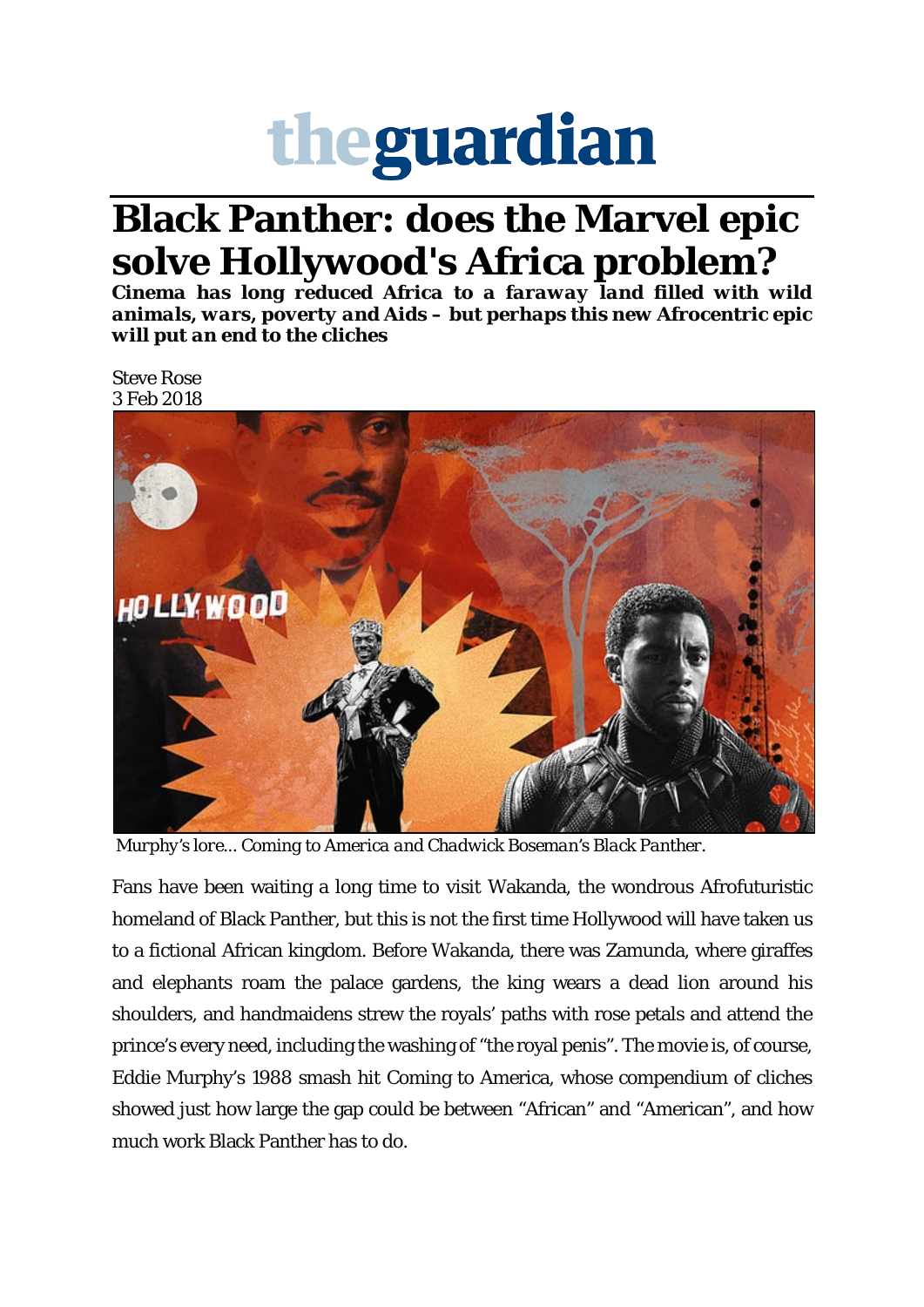As novelist Chimamanda Ngozi Adichie put it: "If all I knew about Africa were from popular images, I too would think that Africa was a place of beautiful landscapes, beautiful animals and incomprehensible people, fighting senseless wars, dying of poverty and Aids, unable to speak for themselves and waiting to be saved by a kind, white foreigner." What could have given her that impression? Surely not movies such as Blood Diamond, The Constant Gardener, Hotel Rwanda, Beasts of No Nation, Tears of the Sun, Out of Africa, Born Free, Gorillas in the Mist, or a few dozen Tarzan movies? Not to mention a canon of pop songs sentimentally blessing the rains down in Africa and questioning whether they know it's Christmas time at all?

And that's just *white* popular culture. As Coming to America suggests, African Americans are likely to have their own, more complicated set of assumptions about Africa, most likely received from Hollywood movies rather than direct experience. That was certainly the case with Murphy. Coming to America's Africa is a place of feudal hierarchy, pre-feminist sexual politics and arranged marriage. "I want a woman that's going to rouse my intellect as well as my loins," says Akeem, in Murphy's cod-African accent. As if the only way to find one of those is to look beyond the continent. Coming to America at least laughs at African Americans' ignorance, too. "Wearing clothes must be a new experience for you," one black American character tells Akeem, before asking if he played "chase the monkey" back in Africa.

Murphy had already given viewers a stereotypical language-mangling, beef jerkychewing "Cameroonian" in 1983's Trading Places. Even worse was his 1987 standup film Raw, in which he jokes about going to Africa to find a wife: "Some crazy, naked zebra bitch … with a big bone in her nose and a big plate lip and a big fucked-up Afro." But he worries that his "bush bitch" would become Americanised and demand half his money.

Murphy was apparently saddened at criticisms that Coming to America stereotyped Africans, says Tejumola Olaniyan, professor of African diaspora cultural studies at the University of Wisconsin-Madison, who has written on how the movie "others" Africa. "It was actually meant to be a positive portrayal of Africa: they are rich Africans, not poor. They are noble, they are humble. He wanted to overturn Hollywood's images. It was still a kind of romanticisation but the movie only happened at all because of Murphy's power in Hollywood."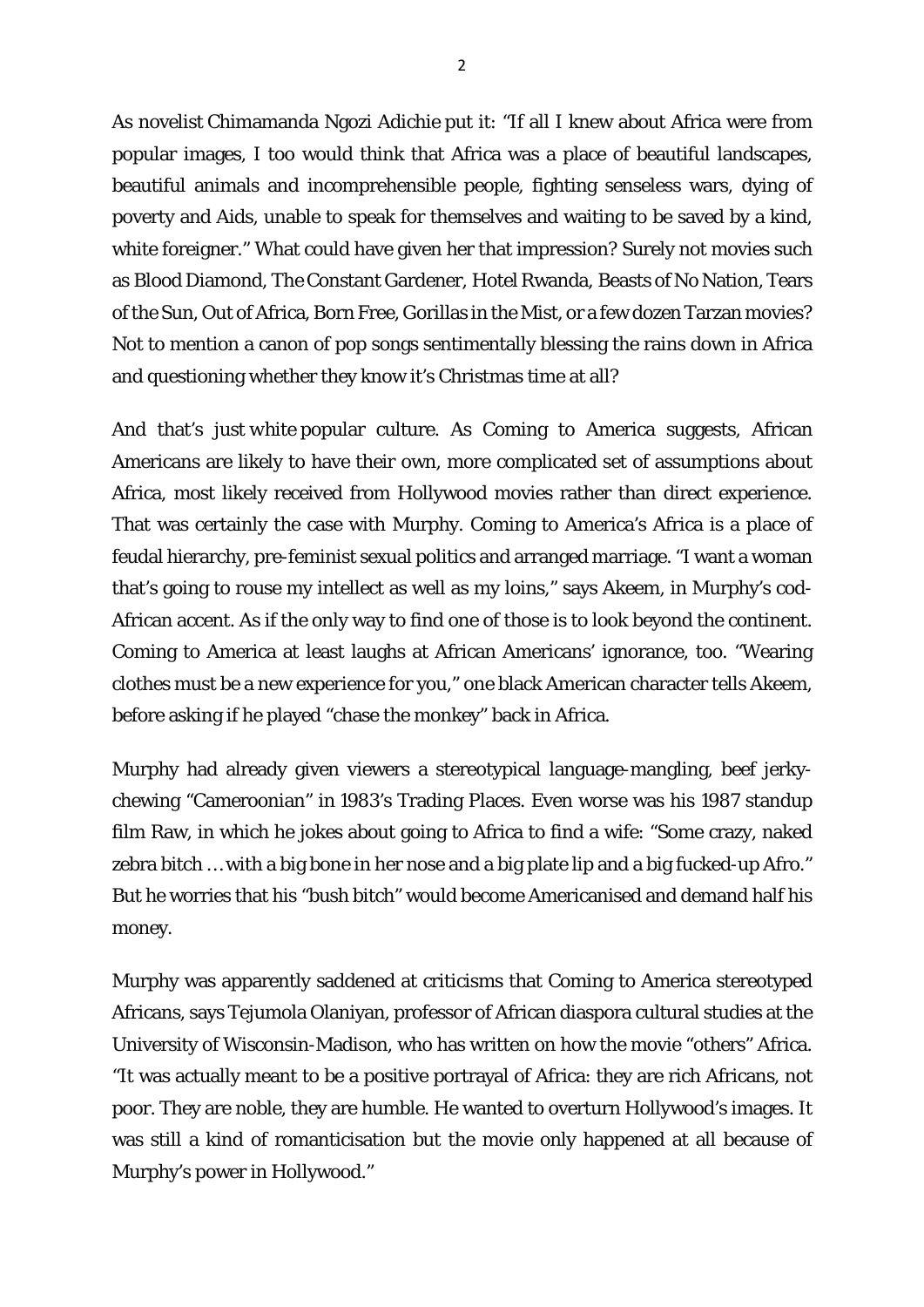Olaniyan sees Coming to America as a turning point for portrayals of Africans in pop culture. Comedy Africans still popped up but they were generally benign, such as Dinka, the naive, portly, generally decent Nigerian in Ice Cube's Barbershop series. Just as the locals in Coming to America's barbershop called Akeem "Kunta Kinte" (a reference to [the slave hero of Roots\)](https://www.theguardian.com/tv-and-radio/2017/feb/08/roots-revival-how-does-the-kunta-kinte-remake-stand-up), so Dinka is called "Mandingo", "Shaka Zulu" and "Super-size me Mandela". "Where I come from, to have girth is a sign of opulence," Dinka says.

Rather than suggesting black Americans are just as racist as white ones, these attitudes could be seen as "a direct by-product of the colonialism that removed black people from Africa in the first place," argues Tyree Boyd-Pates, a Los Angeles-based professor and writer on African-American culture. "Oftentimes, you use the same lens as the colonising group you have been underneath. African Americans in particular will often relegate the 54 countries of Africa to one country, and will often look at it through the prism of America, and end up perpetuating the same negative perceptions of Africa, even though they come from there."



*Murphy in Coming to America.*

Being black in America comes with its own long history of prejudice and stereotyping, much of it shared with Africans on the continent. But there is another aspect to the relationship: for black Americans, Africa is also the motherland, spiritually as well as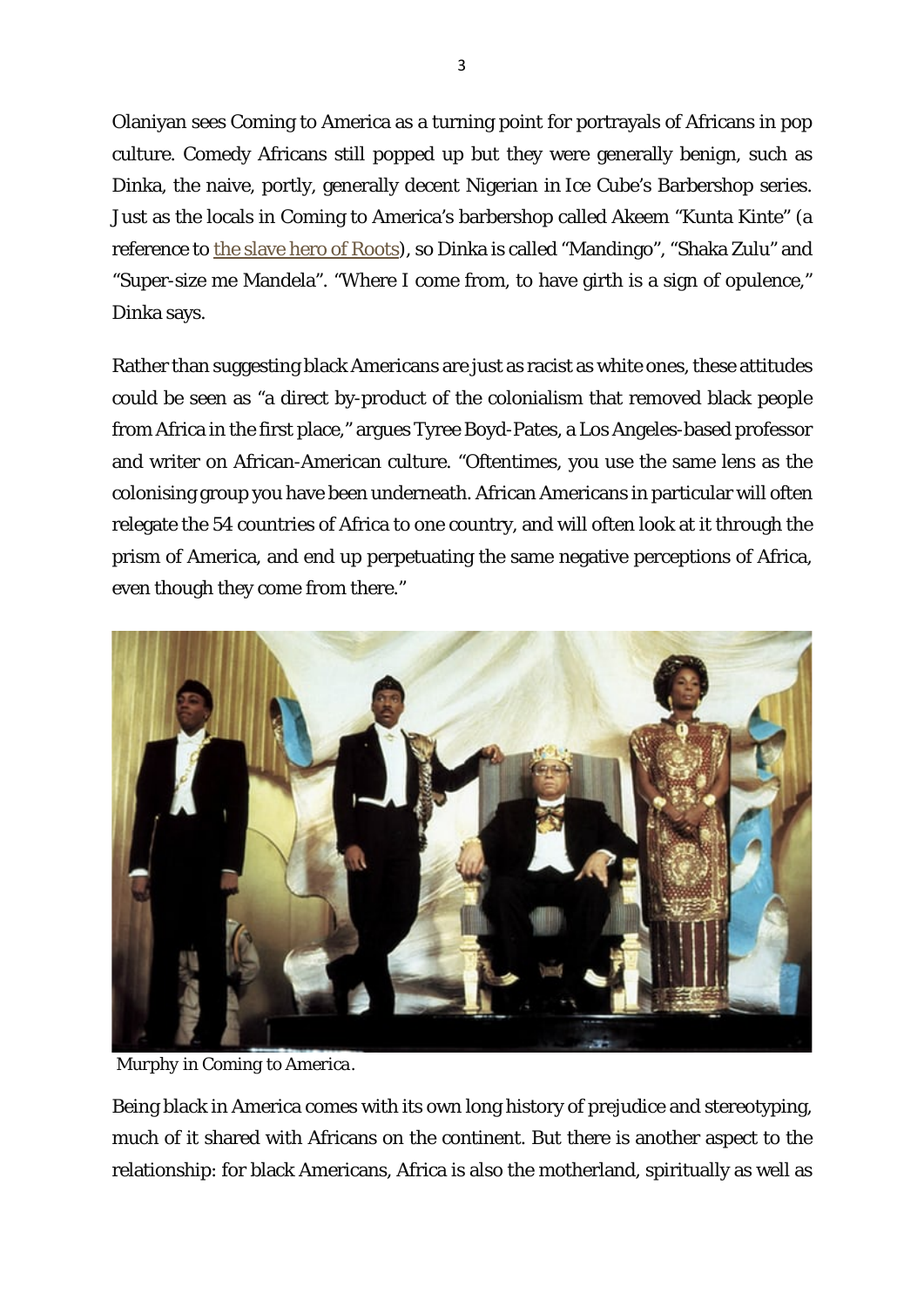ancestrally. In the modern era, a reconnection began in the civil rights era, which intersected with the growing pan-African movement. After four trips to Africa between 1959 and 1964, Malcolm  $\overline{X}$  drew connections between racial oppression at home and colonial oppression in Africa. Less than a year before his death he founded the Organisation of Afro-American Unity.

There was also Muhammad Ali, who visited Ghana, Nigeria and Egypt in 1964, and found it nothing like Hollywood. "They never told us about your beautiful flowers, magnificent hotels, beautiful houses, beaches, great hospitals, schools and universities," he told reporters. Ali's huge 1974 fight The Rumble in the Jungle was an unprecedented trans-continental event, bringing to President Mobutu's Zaire (now the Democratic Republic of the Congo), not only US TV cameras but also music stars, including James Brown, Bill Withers and BB King. "Africa's my home – damn America and what America thinks!" says Ali in the documentary When We Were Kings. "Yeah, I live in America, but Africa's the home of the black man, and I was a slave 400 years ago, and I'm going back home to fight among my brothers."

Maybe more than movies, it was music that opened the channels of American Afrocentrism, from jazz, soul and funk to early hip-hop. The latter might have looked very different had a Bronx kid not won a trip to Nigeria, Ivory Coast and Guinea-Bissau in an essay-writing competition in 1974, and re-christened himself Afrika Bambaataa. Between Bambaataa's Zulu Nation and the Native Tongues movement of De La Soul, A Tribe Called Quest, the Jungle Brothers and Queen Latifah, hip-hop headed down a peace-loving, socially conscious path in the late 1980s and early 90s, accessorised with Africa-shaped leather pendants, dashikis, kufis, headscarves and red, black and green graphics.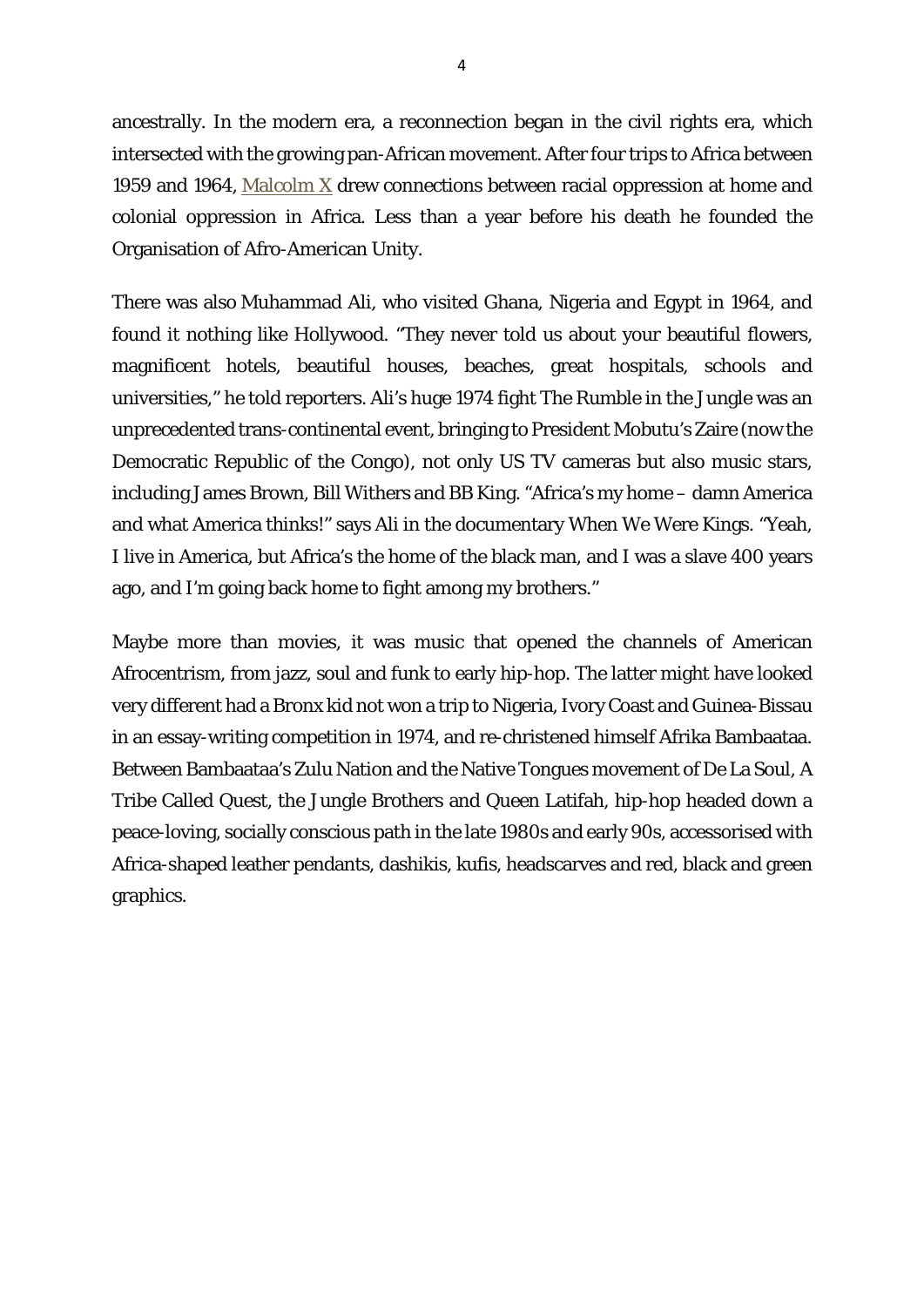

*A modern Marvel... Chadwick Boseman and Michael B Jordan in Black Panther.* 

That Afrocentric strand has continued through hip-hop but the chasm between the cultures still occasionally yawns open. In a press conference in 2012, for example, Nas explained why hip-hop artists don't perform in Africa much. "People are scared. There's horror stories about Africa that is out of this world … Some of those Africans need to make an effort to show us that it's going to be all right," he said. A few years earlier, he had eulogised "the black oasis, ancient Africa the sacred", in his lyrics. Conversely, Boyd-Pates notes that African stereotypes of black Americans – moneyed, thuggish, hypersexualised, fond of using the N-word – are primarily gleaned from R&B videos. But rap and R&B are now reconnecting with Africa on a meaningful level, looking at artists such as Solange, Jay-Z and Beyoncé, and most of all Kendrick Lamar, whose 2014 visit to South Africa inspired his album To Pimp a Butterfly. Echoing Ali, Lamar said: "I felt like I belonged in Africa. I saw all the things that I wasn't taught. Probably one of the hardest things to do is put [together] a concept on how beautiful a place can be … I wanted to put that experience in the music."

It is no coincidence that director Ryan Coogler selected Lamar to produce the Black Panther soundtrack. In contrast to – and possibly in atonement for – Coming to America, the makers of Black Panther seem determined to get things right, drawing on research trips to Africa, historical resources and specific cultural references. The